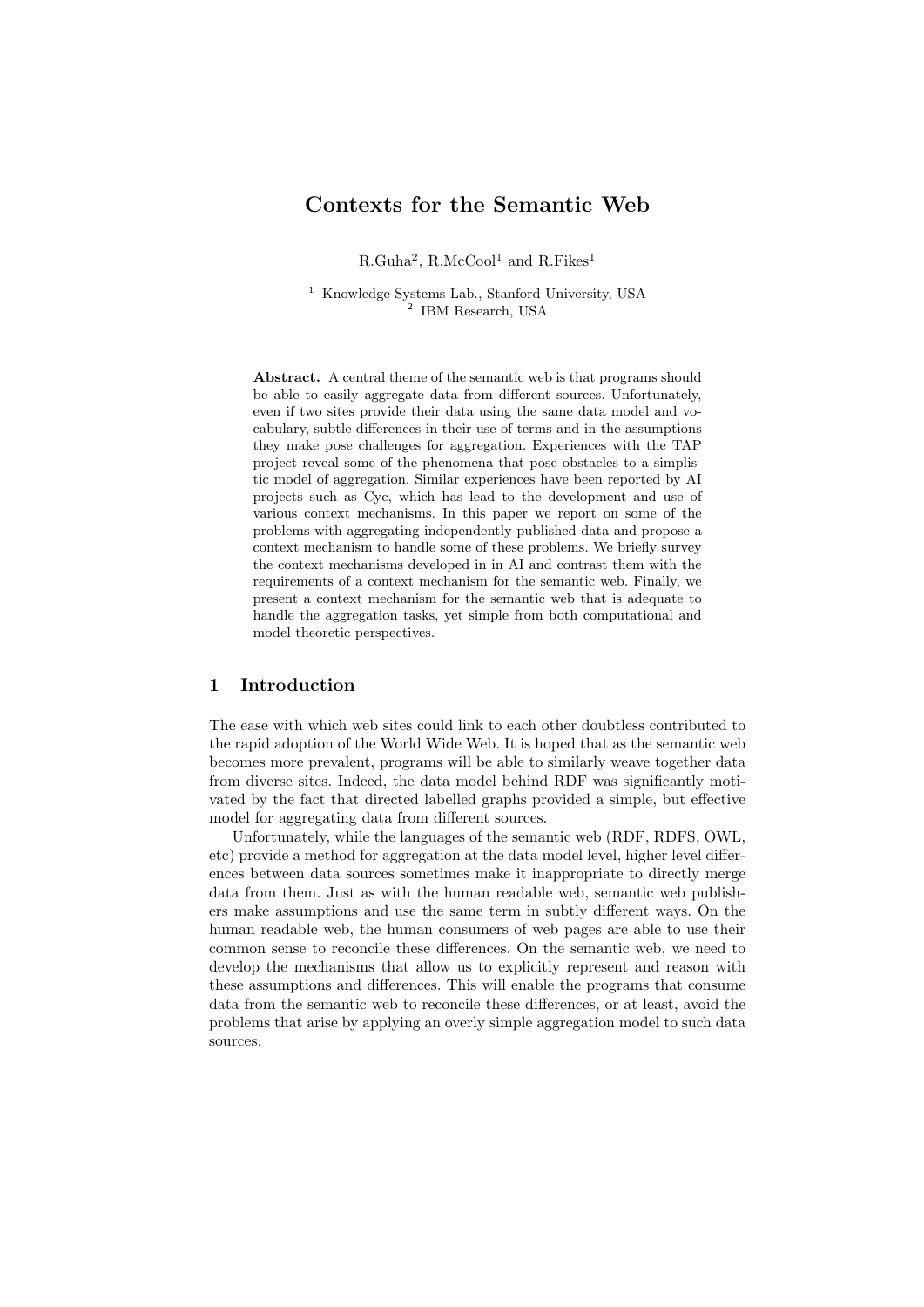In the past, AI researchers have encountered similar issues when aggregating structured knowledge from different people or even the same person at different times. To handle these, mechanisms such as contexts and micro-theories have been proposed and implemented in projects such as Cyc [17]. While the kind of phenomena encountered in those projects are substantially more intricate and unlikely to be encountered in the near future on the semantic web, the scale and federated nature of the semantic web pose a new set of challenges. We believe that a context mechanism that is similar in spirit to the earlier context mechanisms will be not only useful, but required to achieve the semantic web vision. However, the differences between AI systems and the semantic web also mean that a context mechanism for the semantic web will have substantial differences from the AI context mechanisms. In this paper, we discuss the motivation for some of the basic requirements and present some possibilities for a context mechanism for the semantic web.

We begin by recounting some of the problems in aggregating data from different sources that were encountered on the TAP [20] project. These examples provide the motivation for the capabilities required of a context mechanism for the semantic web. We then present a simple context mechanism for handling these problems. After that, we discuss the model theory extensions required to incorporate this mechanism into RDF. Finally, we discuss related work and semantic web issues and constructs related to contexts.

# 2 Overview of TAP

The TAP project [20], [18] has over the last three years attempted to create platforms for publishing to and consuming data from the Semantic Web. Using this platform, we have built a number of applications [19] both to validate our assumptions and to help bootstrap the semantic web.

Building anything more than the simplest toy applications requires a substantial amount of data. Unfortunately, the semantic web, in its current stage, has little to offer in this regard. On the other hand, we do have a very large body of unstructured knowledge in the human readable World Wide Web. So, both to solve our problem and to bootstrap the semantic web, we have created a large scale knowledge extraction and aggregation system called onTAP. on-TAP includes 207 HTML page templates which are able to read and extract knowledge from 38 different high quality web sites. The HTML template system has currently read over 150,000 pages, discovering over 1.6 million entities and asserting over 6 million triples about these entities. The system that aggregates this data can run in either a dynamic mode, in response to a query from an application, or in a batch mode. In batch mode, this aggregator is used to create a classification index for keyword-based queries and for scanning of documents for referenced entities.

onTAP also includes a system to read political news articles from Yahoo! News. The articles in this news feed are matched against natural language patterns to extract entities, attributes of and relationships between these entities.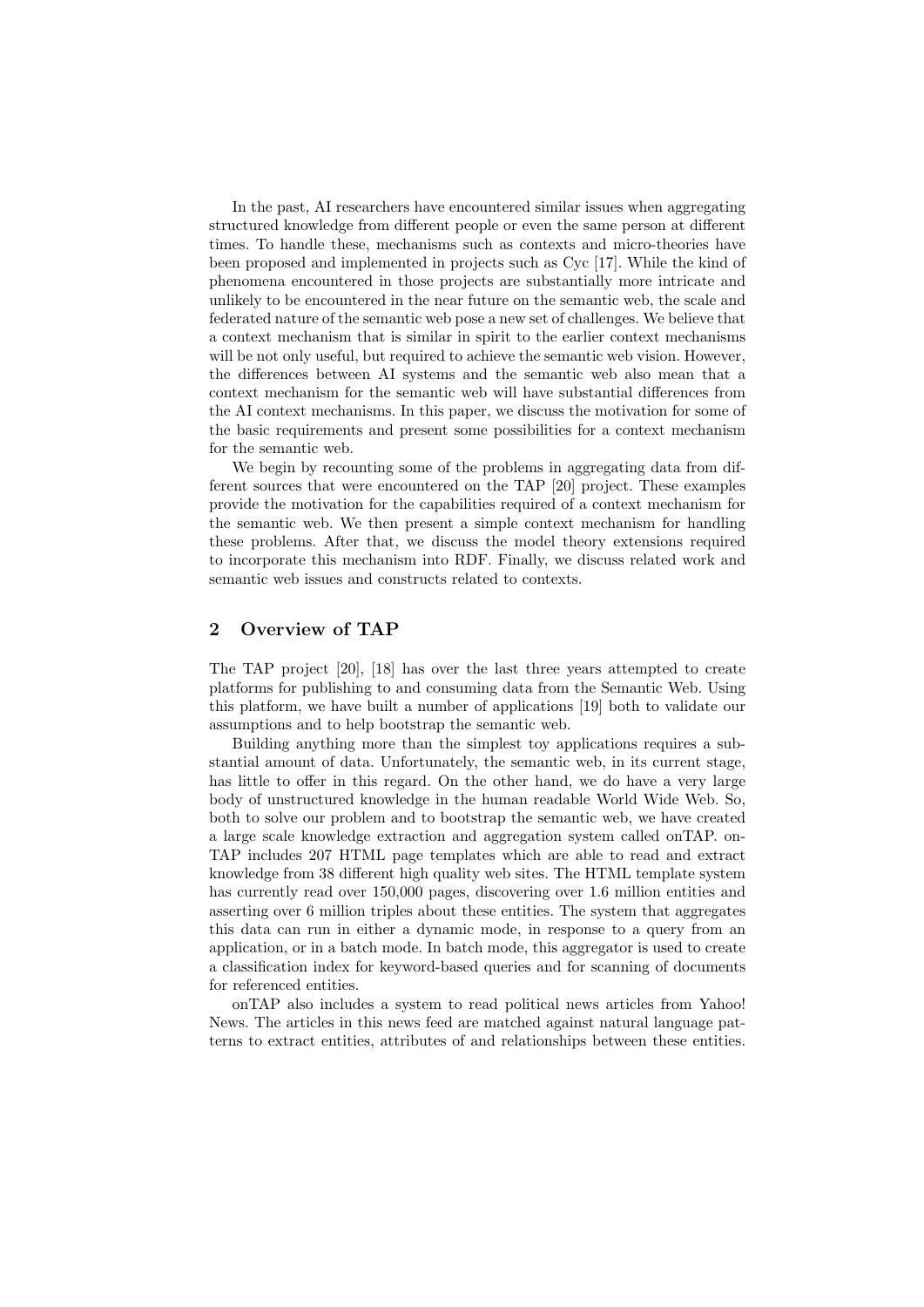Work is currently underway to expand this system to read more news sources. This system has read 46,113 articles to discover 6,052 unique entities and 137,082 triples about them.

Most of the content of TAP is obtained via these templates that draw on HTML pages that are targeted at humans. However, we believe that observations regarding the contextual phenomena associated with this data can be extrapolated to the case where the data is directly published by the sites in a structured form. Most of the sites that TAP uses do have their content in a structured form in a database. Front end processors query the database and format the data into HTML. When a site such as Amazon makes its data available in a structured form, they publish the same data. That is, the format and markup language used are different, but the assumptions, approximations and other contextual phenomena that are in their HTML pages are also present in the structured data that they publish.

# 3 Contextual Phenomena

In this section we discuss some of the contextual phenomena that we observed in the process of building the TAP knowledge base that cause problems in data aggregation. The examples of contextual phenomena we observed can be classified into a small number of varieties of contexts. Here we describe each of these varieties along with some examples that we encountered. We also discuss how we would like to handle each of these cases during aggregation.

- Class Differences Different sites often use a particular class in slightly different ways. Sites may differ on the meaning of seemingly unambiguous concepts such as Person. For example, the site Who2 classifies C3PO (the robot in Star Wars) as a person, whereas most other sites classify it as a robot. During aggregation, we should map  $Who2$ 's use of  $Person$  to something more general. Alternately, we can believe what Who2 has to say about some resource, unless what it says contradicts what some other site says.
- Propositional Attitude A related phenomenon is that of a site having an implicit propositional attitude. For example, many sites providing reviews of television shows specify that Josiah Bartlet ( a character who plays the role of the President of the US in the television series 'West Wing') is the President of the United States. During aggregation, the propositional attitude of these statements should be made explicit.
- Property Type Differences A common source of differences between sites is that property types such as capacity and price are used differently. An example is the capacity of nuclear power plants. These plants have two different kinds of capacities: a design capacity and an actual capacity. Some sites specify the design capacity while others specify the actual capacity, but in most cases they just refer to it as the capacity. When aggregating, we need to either create a generalization of the two capacities or determine which capacity a particular site is referring to and map the capacity on that site to the appropriate version of capacity in the aggregate.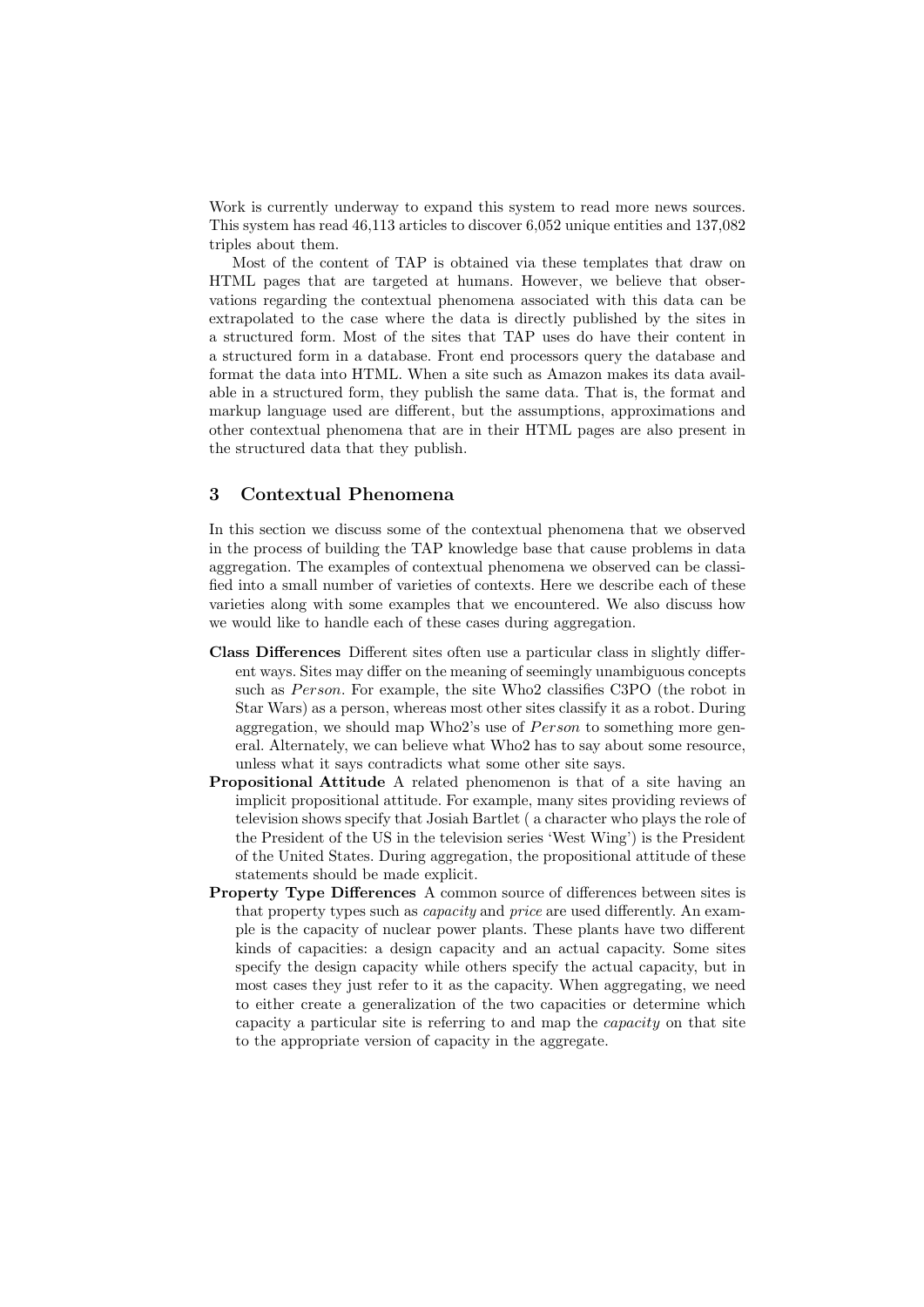- Point of View More substantial differences occur when there are conflicting points of view. Is Taiwan a country of its own, or a province of China? The answer depends very strongly on which site is queried. Similarly, different sites classify Hamas as a terrorist organization, a freedom fighting organization and a humanitarian organization. This kind of subjective data is often mixed in with more objective data (like the head of Hamas or the capital of Taiwan). When aggregating data from these sites, we would like to either make the subjectivity explicit (through the use of propositional attitudes) or only selectively import those facts that are not contentious.
- Implicit Time Sites often publish a piece of data that is true at the time of publication, with the temporal qualification being left implicit. Equally often, this data does not get updated when it no longer holds. There are a number of sites that list Bill Clinton as the President of the US, that refer to Yugoslavia as a country, etc. Unfortunately, such implicitly temporally qualified data is often mixed in with data that is not temporally qualified. For example, it is still true that Bill Clinton graduated from Yale and the latitude and longitude of Sarajevo have not changed. When aggregating data from these sites, we would like to either make the time explicit or only selectively import those facts that are not likely to have changed.

A similar phenomenon is that of a site leaving the unit of measure associated with an attribute value implicit. So, instead of specifying the price as US\$40, they might simply say 40. In such cases, we need to either make the unit of measure explicit or perform the appropriate conversion.

Approximations Approximations are another source of differences between sites. For example, the CIA World Factbook provides approximate values for the population, area, etc. of all countries. More accurate numbers are typically available from the governments of each of these countries, only some of which are online. We like to be able to combine data from the CIA World Factbook and data from the governments, preferring the government data when it is available.

We recognize that these differences could be because the TAP data was obtained by extracting structured data from HTML pages that were intended for human consumption. However, these phenomena are not an artifact of the information being published in an unstructured format. Most of the information on these sites is drawn from structured databases and these phenomena manifest themselves in these databases as well. Consequently, we believe that these problems will persist even when the data is made available in a machine readable form.

These kinds of differences between sites pose problems when data from these sites is aggregated. The problem is not that some of these sites are not trustworthy or that all of their data is bad. In fact, sources of data such as the CIA Factbook and Who2 are rich and useful repositories that should part of the semantic web. What we need is a mechanism to factor the kinds of differences listed above as part of the data aggregation process. Various formalizations of context mechanisms have been proposed in the AI literature to handle this pro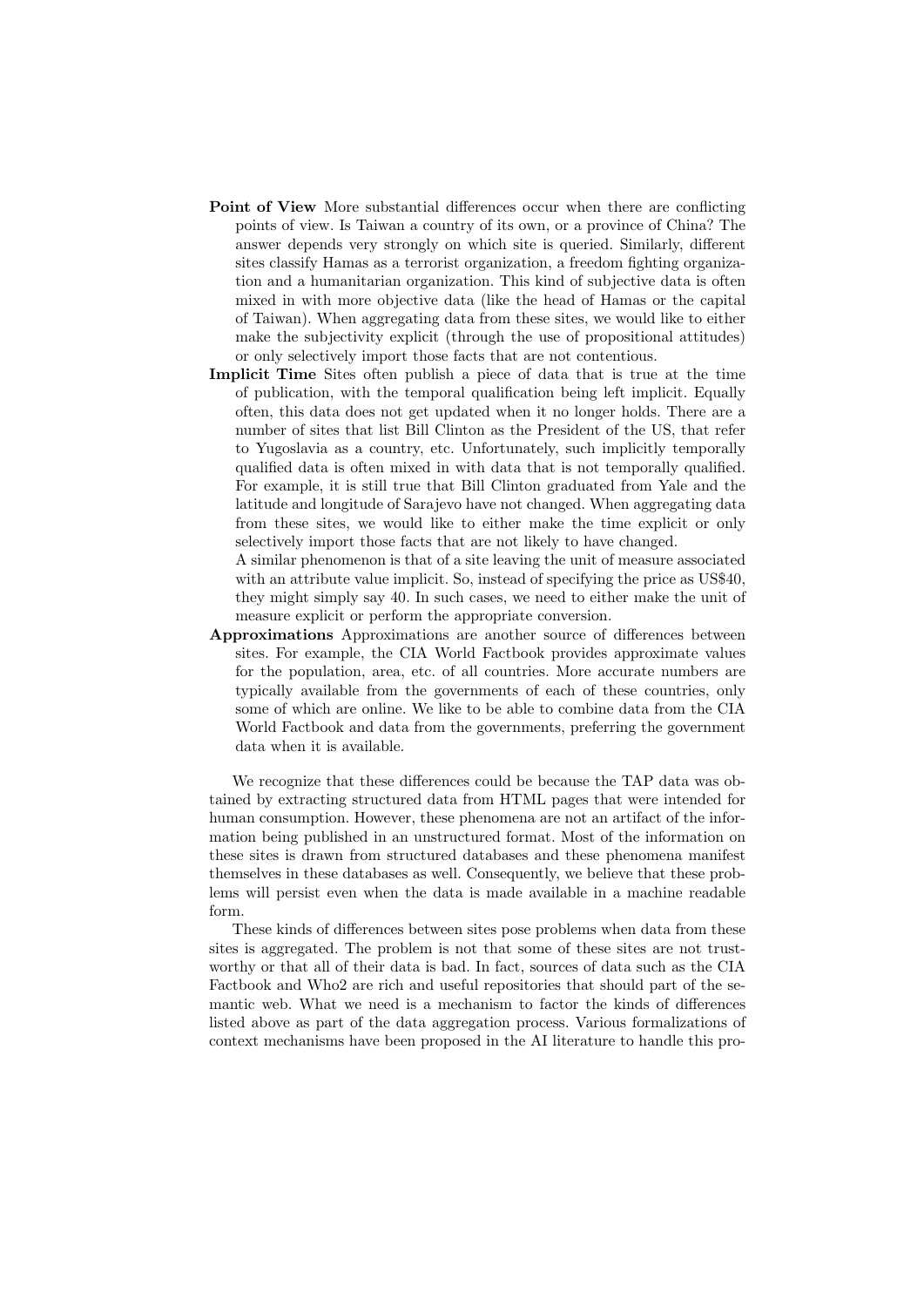cess of factoring differences in representations between knowledge bases. In the next section we first briefly review some of the context related concepts from AI, note the differences between those and our requirements for the semantic web and then, in the following section, propose a simplified version to solve our problem for the semantic web.

#### 4 Contexts in AI

Contexts as first class objects in knowledge representation systems have been the subject of much study in AI. KR systems as early as KRL [2] incorporated a notion of contexts. The first steps towards introducing contexts as formal objects were taken by McCarthy ([14], [15]) and Guha [10] in the early 1990s. This was followed by a number of alternate formulations and improvements by Buvac [6] [4], Fikes [5], Giunchiglia [8], Nayak [16] and others. Contexts/Microtheories are an important part of many current KR systems such as Cyc [17]. Contexts remain an active area of research in AI and Philosophy.

Contexts have been used in AI to handle a wide range of phenomena, a categorization of which can be found in [9]. They have been used in natural language understanding to model indexicals and other issues that arise at the semantic and pragmatic processing layers. They have found extensive use in commonsense reasoning systems where they are used to circumscribe the scope of naive theories. These systems use nested contexts, with the system being able to transcend the outermost context to create a new outer context. Both common sense and natural language systems also have a class of contexts that are ephemeral, that might correspond to a particular utterance or to a particular problem solving task. The ability to easily introduce a new context and infer attributes of that context adds substantial complexity to these context mechanisms. Contexts have also been used in model based reasoning [16] to partition models at different levels of abstraction.

The scope and complexity of the AI problems that contexts have been employed for is substantially more than anything we expect to encounter on the semantic web. The primary role for contexts on the semantic web is to factor the differences (like the ones described earlier) between data sources when aggregating data from them. Consequently, we do not need nested contexts, ephemeral contexts and the ability to transcend contexts.

On the other hand, the expected scale and highly distributed nature of the semantic web is in contrast to AI systems, most of which are much smaller and centralized. So, while we don't need the level of functionality provided by the AI formulations of contexts, we do place stronger constraints on the computational complexity and ease of use of the context mechanism.

In the next section, we develop a context mechanism for the semantic web. In the following section, we discuss the model theory extensions required for this mechanism.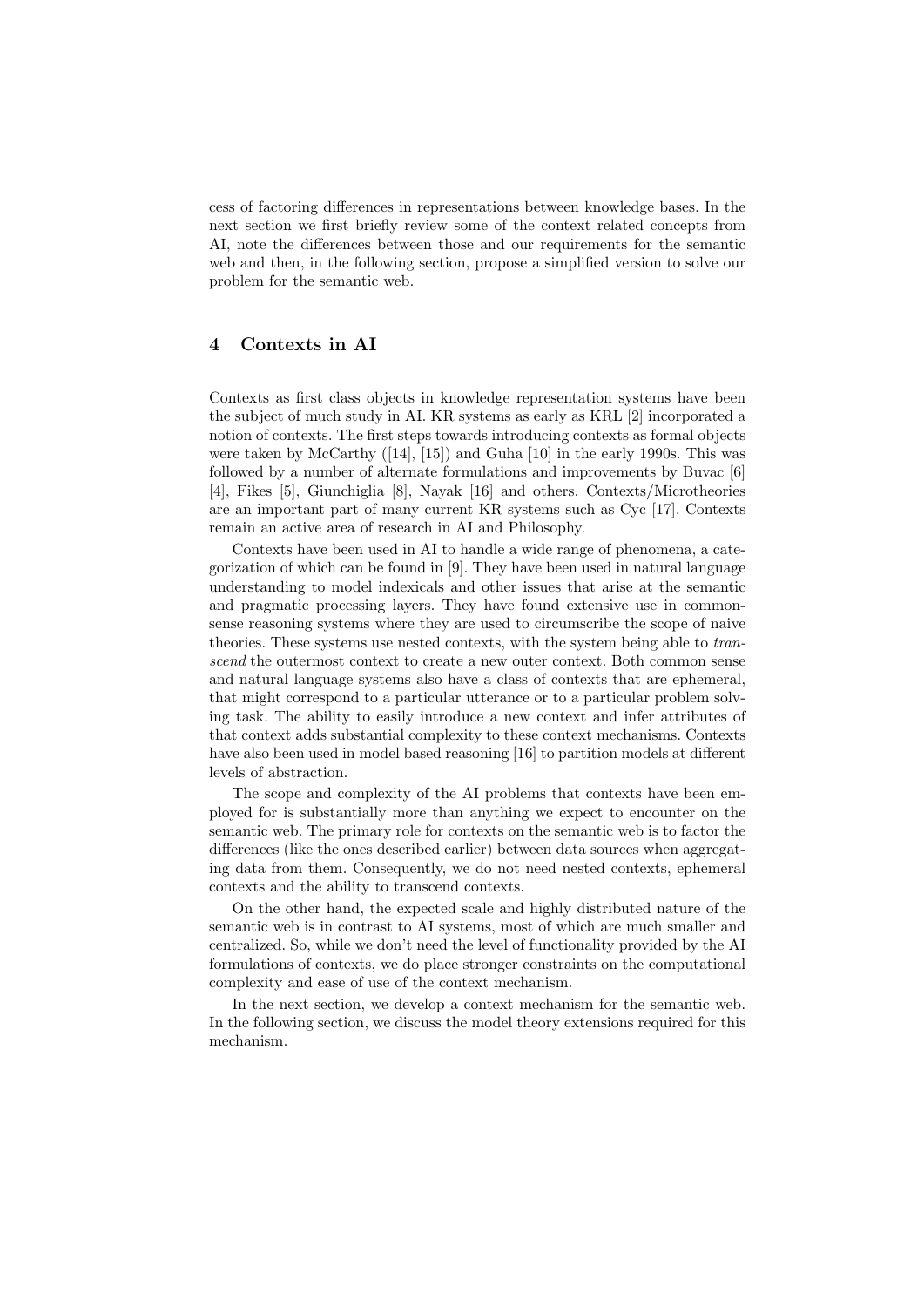#### 5 Contexts for the SW

We present our context mechanism in the following setting. We have semantic web content (in RDFS or one of the OWL dialects) from a number of different URLs. The content from each URL is assumed to be uniform, but there may be differences like the ones described earlier between the content from the different URLs. We would like to create an internally consistent aggregate of the data from these different sites. The aggregate should be maximal in the sense that it should incorporate as much of the data from the different URLs as possible.

Each data source (or collection of data sources) is abstracted into a context. Contexts are first class resources that are instances of the class  $Context^3$ . We define a PropertyType (contextURL) whose domain is Context that specifies the location(s) of the data source(s) corresponding to the context. The contents of the data source(s) are said to be true in that context. For the sake of keeping the description simple, for the remainder of this paper, unless otherwise specified, we will assume that the context has a single data source and that the URL of the context is that of the data source. So, for example, if a chunk of RDF is available at the URL tap.stanford.edu/People.rdf, we can have a context corresponding to this URL and the contents of this URL are said to be true in that context. Since the context is a resource, like any other resource on the semantic web, other chunks of RDFS/OWL can refer to it.

We are interested in defining contexts that aggregate data from other contexts. In keeping with the spirit of the semantic web, we would like to do this by declaratively specifying these new Aggregate Contexts. The different mechanisms that may be used in specifying these aggregate contexts define our design space. We start by examining the very general mechanism used in [10], [15] which has been followed by others in the AI community. We then present a much simpler, though less expressive variant that might be adequate for the semantic web.

Guha [10] and McCarthy [15] introduced a special symbol *ist* and the notation  $ist(c_i, \varphi)$  to state that a proposition  $\varphi$  is true in the context  $c_i$ . Further, these statements can be nested, so that statements like  $ist(c_i, ist(c_j, \varphi))$  can be used to contextualize the interpretation of contexts themselves. The system is always in some context. The system can enter and exit contexts. At any point in time, there is an outermost context, which can be *transcended* by creating a new outer context. A symbol can denote different objects in different contexts and the domains associated with different contexts can be different. Since contexts are first class objects in the domain, one can quantify over them, have functions whose range is a context, etc. All this allows one to write very expressive formulae that lift axioms from one context to another. While this is very convenient, it also makes it quite difficult to provide an adequate model theory and extremely difficult to compute with.

Nayak [16], Buvac [3] and others have tried to simplify this general formulation by introducing restrictions. Nayak considers the case where no nesting is

 $3$  We will drop namespace qualifiers, etc. for the sake of readability. Terms in this font refer to RDF resources.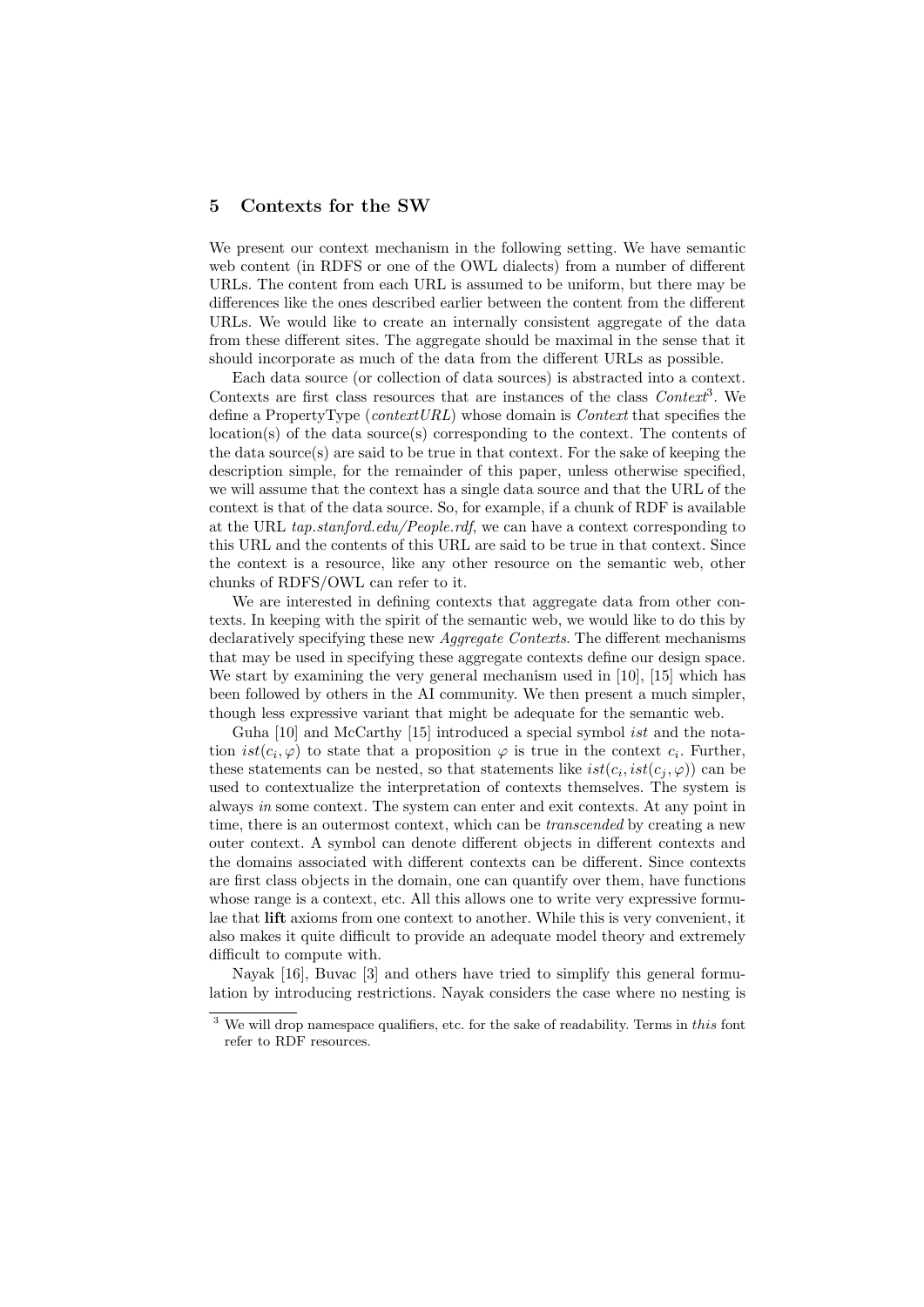allowed, contexts may only appear as the first argument to ist and are not first class objects (i.e., cannot be quantified over, etc.). Under these constraints, a classical modal logic like S5 can be used to provide a model theory for contexts. Buvac considers the case where a symbol is restricted to denote the same object in all contexts. For the purposes of the semantic web, Nayak's restrictions seem rather severe, but Buvac's may be acceptable. Both assume the Barcan formula:

$$
\forall (x) \text{ist}(c, \varphi(x)) \leftrightarrow \text{ist}(c, \forall (x) \varphi(x)) \tag{1}
$$

While these restrictions allow them to define a clean model theory, they are not enough to give us computational tractability. In fact, it is easy to show that all of these logics are not even semi-decidable.

Giunchiglia [8] and other researchers at Trento have used the notion of a bridge rule to formalize contexts. Much of their work is in the propositional realm and hence not directly relevant to the semantic web.

A general theme behind all these approaches is the introduction of the single interpreted symbol ist. ist is the only new symbol for which the underlying logic provides an interpretation. This is in contrast with RDF, RDFS, etc. in which a number of symbols (e.g., Class, PropertyType, subClassOf, ...) are all interpreted by the logic. We now extend this approach to handle contexts.

An aggregate context is a context whose contents (i.e., the statements that are true in that context) are lifted from other contexts. That is, they are imported into the aggregate context from other contexts after appropriate normalization/factoring. We now introduce a number of vocabulary elements that can be used to specify this lifting. This list is not exhaustive, but is adequate to cover the most common types of contextual differences that we discussed in section 3. We give informal descriptions and axiomatic definitions of these terms here and in the next section, outline the approach for defining the model theory for these constructs. We will use ist as a predicate in the meta-theory for the axiomatic definitions, even though it is not part of the base language.

- AggregateContext: This subclass of contexts corresponds to aggregate contexts. Since the semantic web allows anyone to make statements about any resource, there can be complications when different sites provide different definitions for a particular aggregate context. More specifically, allowing other contexts to specify what should be imported into a context, while safe in simple languages like RDF/S, opens the doors to paradoxes in more expressive languages like OWL. Even with RDF/S, it is important that the lifting process be simple to execute. To achieve this, we constrain the URL of an aggregate context to contain the full specification of what it imports. In other words, a lifting rule for importing into a particular context is true only in that context. We will later consider a semantic constraint for enforcing this.
- **importsFrom:** This is a property type whose domain is  $AggregateContext$ and whose range is *Context*. If  $c_1$  *importsFrom*  $c_2$ , then everything that is true in  $c_2$  is also true in  $c_1$ .

$$
ist(c_2, p) \land ist(c1, importsFrom(c_1, c_2)) \rightarrow ist(c_1, p) \tag{2}
$$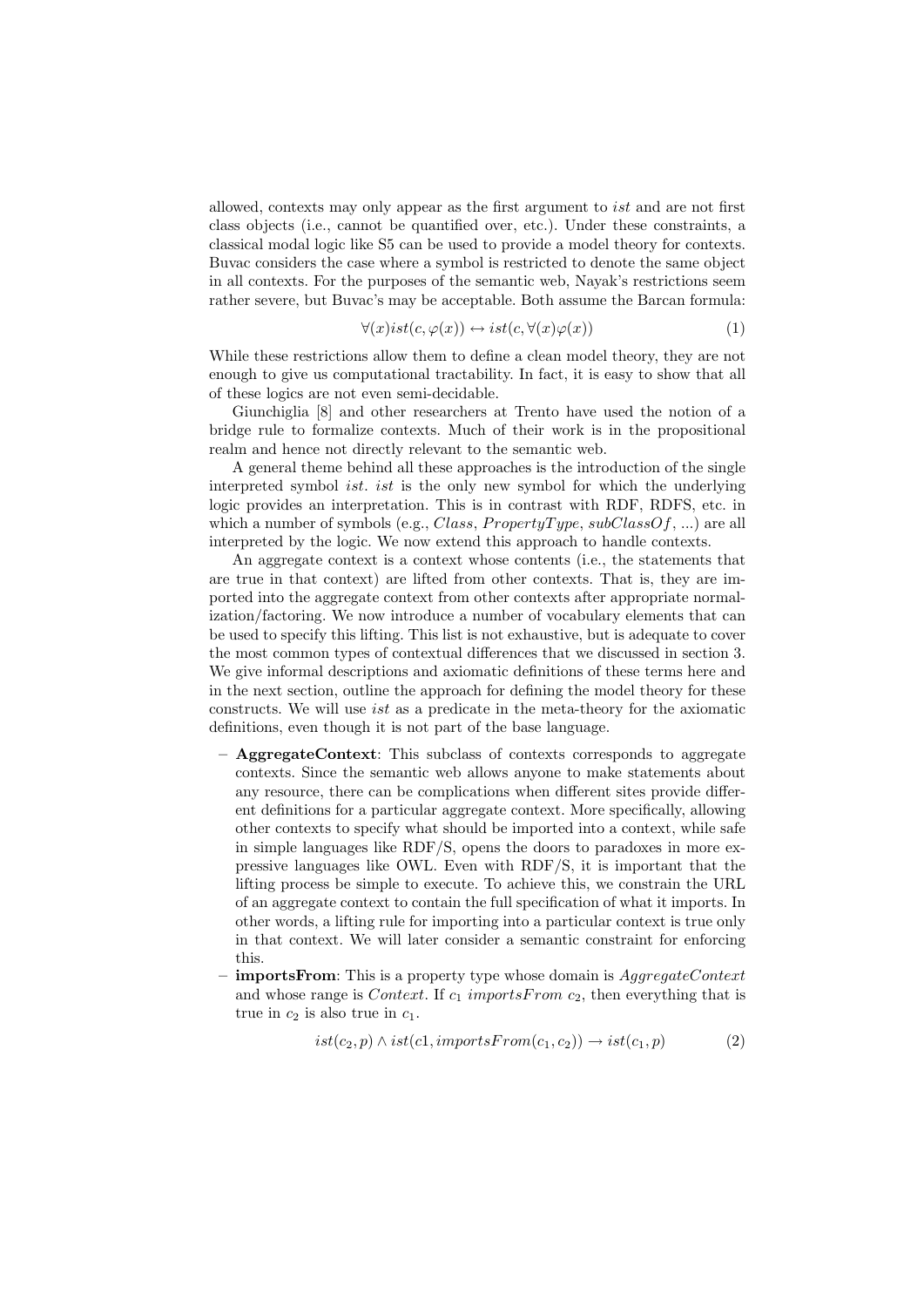We do not allow cycles in the graph defined by  $importsFrom$ .  $importsFrom$ is the simplest form of lifting and corresponds to the inclusion of one context into another. The more sophisticated forms of lifting require us to create a resource for the lifting rule.

**LiftingRule:** This class has all the lifting rules as its instances. Each  $LiftingRule$ must have a single AggregateContext as the value for targetContext and single Context for sourceContext. We have subclasses of  $LiftingRule$  for the different kinds of lifting we would like to perform. An AggregateContext may have any number of lifting rules that lift into it.

Lifting rules generally ignore some of the triples in the source context, import some of the triples without any modification, transform and then import some other set of triples and optionally add some new set of triples into the aggregate context. The specification of a lifting rule involves specifying which triples to import or which triples to add and how to perform the necessary transformations. Some lifting rules may also specify a preference for one source over another for some class of triples. Our goal here is not to specify an exhaustive set of transformations, but to cover some of the important ones and provide a flavor for the general approach.

An important factor that impacts the representation of these  $LiftingRules$  is whether the aggregation process is restricted to be monotonic. If the process is allowed to be non-monotonic, the addition of a new LiftingRule to an aggregate context may cause certain triples to no longer hold. Non-monotonic lifting rules have the ability to say that everything not explicitly specified to be ignored or modified is to be imported. Consequently, they are easier to write, but do have the disadvantages of non-monotonicity. We describe the monotonic version and then suggest how it might be made more terse by introducing a non-monotonic construct.

– Selective Importing: These lifting rules explicitly specify the triples that should be directly imported from the source to the destination. Each triple may be specified by the property type or the first argument or the second argument. Optionally, these importing rules can specify the constraints on the first/second argument or combinations of property type and constraints on first/second argument etc. Examples: import capitalCity and area from the CIA Factbook. Import everything for instances of Book and AudioCD from Amazon. Import manufacturer for instances of ElectronicsProduct from Amazon.

 $\textit{ist}(c_i, \textit{targetContext}(lr, c_i) \land \textit{sourceContext}(lr, c_j) \land \textit{sourceFilter}(lr, sc) \land$  $targetFilter(lr, tc) \wedge propFilter(lr, p) \wedge type(lr, SelectiveImportLiftingRule))$  $ist(c_j, type(x, sc) \wedge type(y, tc) \wedge p(x, y))$  →  $ist(c_i, p(x,y))$ 

- (3)
- Preference Rules: In many cases, a number of sources have sparse data about a set of entities, i.e., each of them might be missing some of the attributes for some of the entities they refer to and we might want to mitigate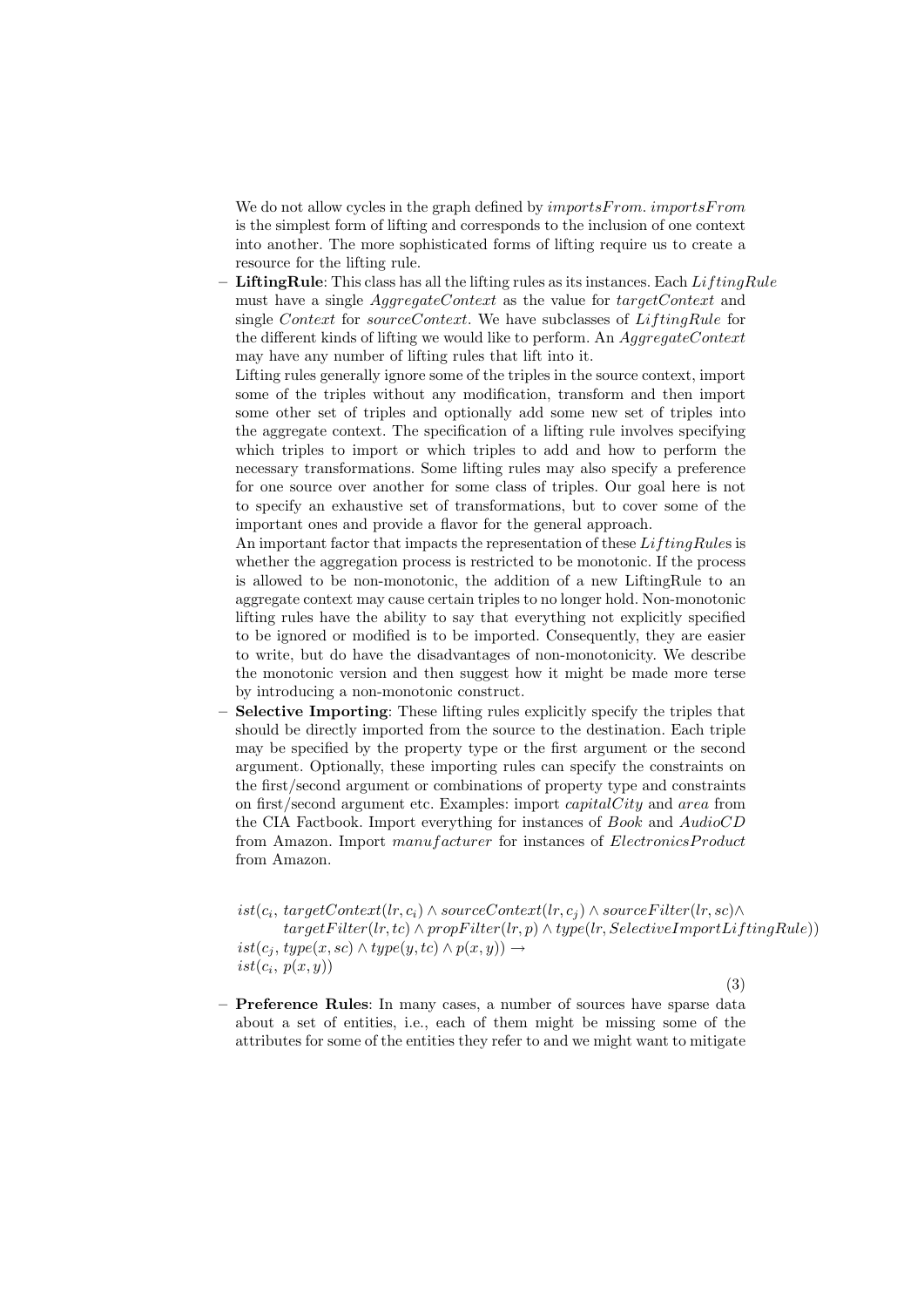this sparcity by combining the data from the different sources. However, we might a preference for one source over another, if the preferred source has the data. A preference rule can either specify a total preference ordering on list of sources or simply that one particular source is preferred over another. As with Selective Importing lifting rules, a preference rule can be constrained to apply to only a particular category of triples. Example: Who2 has more detailed information about more celebrities than IMDB, but IMDB's data is more accurate. This class of lifting rule allows us to combine Who2 with IMDB, preferring IMDB over Who2 if both have values for a particular property type for the same individual.

A more sophisticated (but substantially more computationally complex) version of preference lifting rules is in terms of consistency, i.e., if an inconsistency is detected in the target context, triples from the less preferred context are to be eliminated first (to try and restore consistency).

Preference Lifting rules are non-monotonic across contexts in the sense that the addition of a new triple in one of the source contexts can cause another triple in the target context to be removed. However, they do not induce non-monotonicity within a context.

- $\textit{ist}(c_i, \textit{targetContext}(lr, c_i) \land \textit{sourceContext}(lr, c_j) \land \textit{sourceContext}(lr, c_k) \land \textit{sourceContext}(lr, c_k) \land \textit{sourceContext}(lr, c_k) \land \textit{sourceContext}(lr, c_k) \land \textit{sourceContext}(lr, c_k) \land \textit{sourceContext}(lr, c_k) \land \textit{sourceContext}(lr, c_k) \land \textit{sourceContext}(lr, c_k) \land \textit{sourceContext}(lr, c_k) \land \textit{sourceContext}(lr, c_k) \land \textit{sourceContext}(lr, c_k) \land \textit{sourceContext}(lr, c_k) \land \textit{sourceContext}(lr, c_k) \land \$  $propFilter(lr, p) \wedge sourceFilter(lr, sc) \wedge targetFilter(lr, tc) \wedge$  $preferred(lr, c_j) \wedge type(lr, PreferenceLiftingRule)) \wedge$  $ist(c_i, p(x, y) \wedge type(x, sc) \wedge type(y, tc)) \wedge$  $\neg ist(c_k, (\exists(z)p(x, z) \land type(x, sc) \land type(z, tc) \land (z \neq x)) \rightarrow$ 
	- $ist(c_i, p(x, y))$

(4)

– Mapping Constants: One of the most common transformations required is to distinguish between slightly different uses of the same term or to normalize the use of different terms for the same concept. These lifting rules specify the source term and the target term. As with selective importing lifting rules, we can constrain the application of these mappings to specific categories of triples. Example: Many different sites use the term price, some referring to price with tax, some to price with tax and shipping, etc. This class of lifting rules can be used to distinguish between them in the aggregate context. The earlier example of nuclear power plant capacity also falls into this category.

 $ist(c_i, targetContext(lr, c_i) \land sourceContext(lr, c_j) \land$  $propMapTo(lr, p_2) \wedge sourceFilter(lr, sc) \wedge$  $propMapFrom(lr, p_1) \wedge type(lr, TermMappingLiftingRule)) \wedge$  $ist(c_j, p_1(x, y) \wedge type(x, sc) \wedge type(y, tc)) \rightarrow ist(c_i, p_2(x, y))$ (5)

– Mapping more complex graph patterns: All the above lifting rules deal with cases where the target graph is isomorphic to (portions of) the source graph. Sometimes, this constraint cannot be satisfied. For example, if the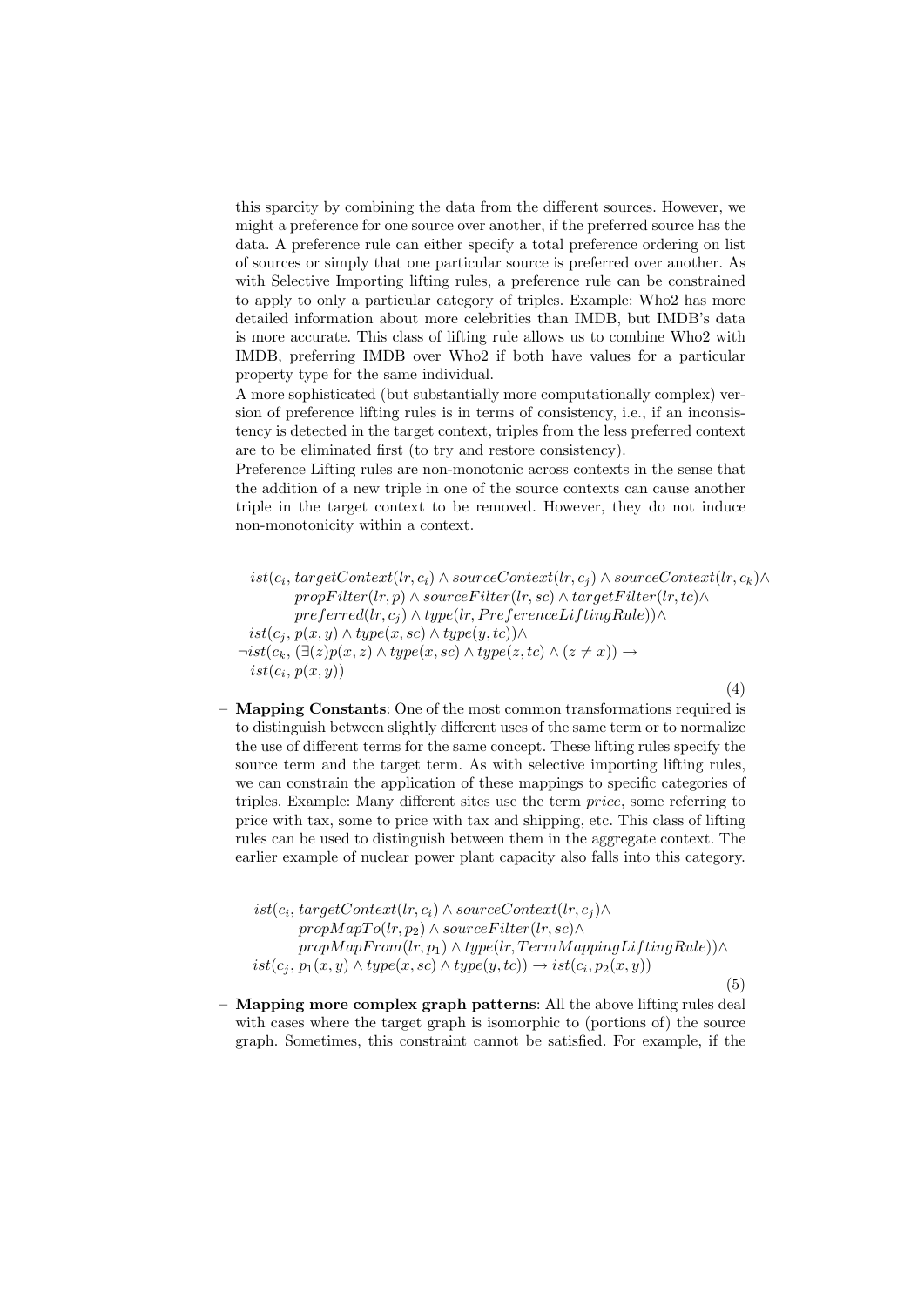source leaves time implicit and the target has an explicit model of time, the source and target graphs are not likely to be isomorphic.

Assuming we don't use an explicit ist in the base language, we can introduce a special construct for each phenomenon, such as making implicit time explicit. With this approach, we would introduce a property type  $(context Temporal Model)$ to specify the model of time used by a context (implicit, Situation Calculus, Histories, etc.). In the case where the context used implicit time, we use another property type  $(contextImplicitTime)$  to specify the implicit time. Using a reified version of the Situation Calculus to represent time, the following axiom defines these property types.

```
ist(c_i, context Temporal Model(c_i, ImplicitStaticTime) \wedge contextImplicitTime(c_i, t_i)) \wedgeist(cj, targetFilter(lr, tc) \wedge contextTemporalModel(c_j, SitCatModel) \wedge
```
 $type(lr, SitCalliftingRule) \wedge propFilter(lr, p) \wedge sourceFilter(lr, sc) \wedge$ 

 $ist(c_j, type(x, sc) \wedge type(y, tc) \wedge p(x, y)) \rightarrow$ 

 $ist(c_i, (\exists z) type(z, SitProp) \wedge time(z, t_i) \wedge$ 

 $sitProp(z, p) \wedge sitSource(z, x) \wedge sitTarget(z, y))$ 

(6)

A more general solution is to identify common transformation patterns (as opposed to particular phenomenon) and introduce vocabulary to handle these. For example, a common pattern involves reifying a particular triple to make something explicit. Examples of this include making time and propositional attitudes. Another common pattern involves transforming a literal into a resource. A common example of this is to make the unit of measure or language explicit.

– Default Lifting: The constructs described above are monotonic. In practice, it is often convenient to be able to say that all of the contents of one context should be included in the aggregate context without any modification unless one of the other lifting rules applies. To do this, we introduce a property type analogous to *importsFrom*, called  $de$  faultImportsFrom that specifies this.

While not exhaustive, we believe this vocabulary and associated set of lifting rules are sufficient to solve current and many future issues that arise in data aggregation on the semantic web. More importantly, this functionality can be incorporated into the semantic web with fairly small and simple additions to the existing standards.

#### 6 Model Theory

In the last section we discussed some potential alternatives for introducing contexts into the semantic web. In this section, we discuss issues related to the model theory. Of course, the particular alternative used has significant impact on the model theory. But there are some basic changes that are required, independent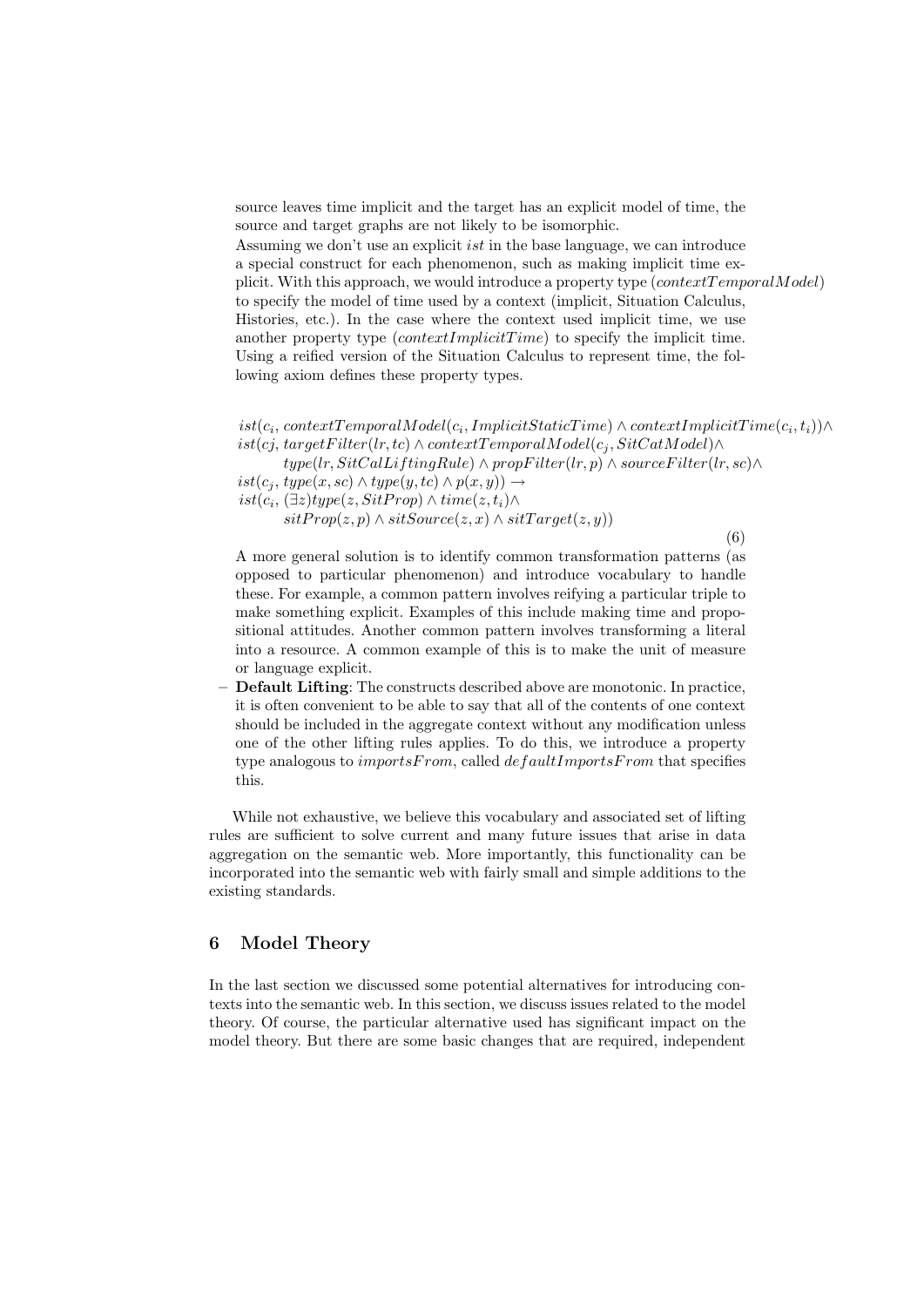of the approach used. We discuss these first and then consider the impact on the model theory corresponding to the different approaches.

We restrict our attention to the model theory for RDFS. It should be possible to provide a similar treatment for at least the simpler versions of OWL.

The most basic change introduced by the addition of contexts is that the denotation of a resource is not just a function of the term and the interpretation (or structure), but also of the context in which that term occurs. We will assume that the denotation of literals is not affected by the context. This context dependence can be incorporated as follows. The definitions of interpretation and satisfaction (as given in the RDF Model Theory [11]) are changed as follows.

A simple interpretation I of a vocabulary V is defined by:

- 1. A non-empty set IR of resources, called the domain or universe of I. C is a subset of IR corresponding contexts.
- 2. A set IP, called the set of properties of I.
- 3. A mapping IEXT from IP into the powerset of IR x IR i.e. the set of sets of pairs  $\langle x, y \rangle$  with x and y in IR.
- 4. A mapping IS from the power set URI x URI in V into (IR union IP). The power set URI x URI corresponds to resource, context pairs. So, under this modified definition, IS maps resources to objects in the domain in a context. This is the only non-trivial change.
- 5. A mapping IL from typed literals in V into IR.
- 6. A distinguished subset LV of IR, called the set of literal values, which contains all the plain literals in V

The denotation of a ground graph is now with respect to the context it occurs in, which manifests itself as the second URI in the argument to IS in (4) above. We update and extend the definition of satisfaction so that instead of defining satisfaction for a graph, we define it for a set of graphs, each in a context. The updated definition of satisfaction is as follows:

- 1. if E is a plain literal "aaa" occurring in c in V then  $I(E,c) = a$ aa
- 2. if E is a plain literal "aaa"@ttt in V occurring in c then  $I(E,c) = \langle aaa, ttt \rangle$
- 3. if E is a typed literal in V occurring in c then  $I(E,c) = IL(E)$
- 4. if E is a URI reference in V occurring in the context c, then  $I(E, c) = IS(E, c)$
- 5. If E is a ground triple s p o in the context c then  $I(E,c) = \text{true}$  if c, s, p and o are in V, IS(p,c) is in IP and  $\langle IS(s, c), IS(o, c) \rangle$  is in IEXT(IS(p,c)). Otherwise  $I(E,c)$  false.
- 6. if E is a ground RDF graph in the context c then  $I(E,c) =$  false if  $I(E',c) =$ false for some triple E' in E, otherwise  $I(E,c)$  =true.
- 7. if  $\langle E_i, c_i \rangle$  are a set of ground graphs occurring each occurring in the corresponding context, then  $I(< E_i, c_i>)$  = false if  $I(E_i, c_i)$  = false for some grap  $E_i$  associated with the context  $c_i$ , otherwise  $I(< E_i, c_i>)$  =true.

Finally, the definition of entailment is updated so that a ground graph  $G_1$  in a context  $C_1$  is entailed by a set of graph-context pairs  $\langle G_i, C_i \rangle$  if  $\langle G_1, C_1 \rangle$ is true under every interpretation under which  $(*G<sub>i</sub>*, *C<sub>i</sub>*>)$  is true.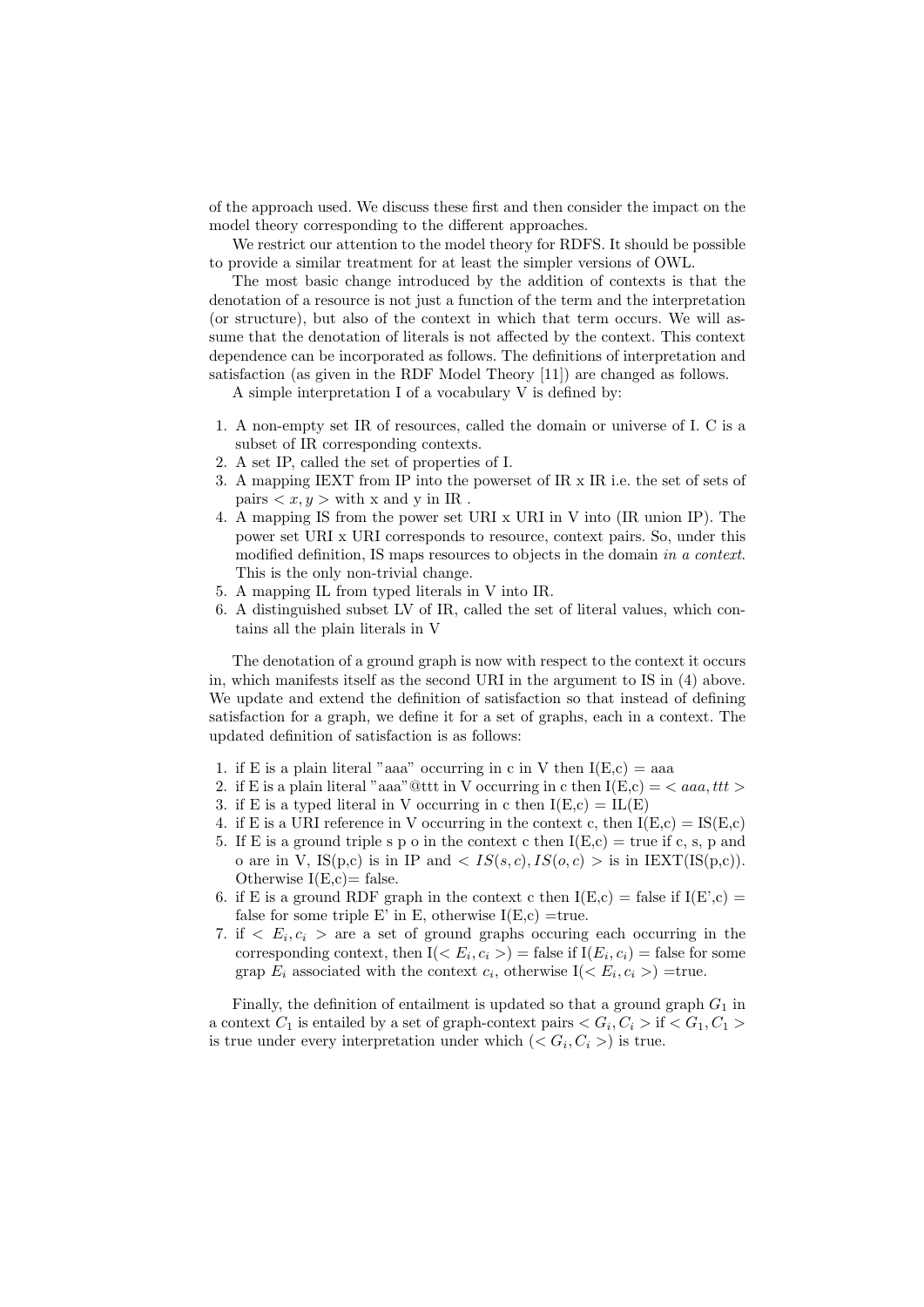It is easy to see that the only significant change is the addition of the context argument to the interpretation. The change in the definition of statisfaction is that we can no longer simply merge graphs without regard to where they occur. This is of course the the point of this whole exercise.

The other changes to the model theory depend on whether we have a predicate/modal like ist in the vocabulary and the constraints we impose on quantifying over contexts, quantifying into contexts, whether we want the Barcan formula, etc. Since this approach has been discussed quite exhaustively in the literature  $([3], [16],$  Giunchiglia  $[8], [7]$  and since the use of an explicit *ist* is not very appropriate for the semantic web, we will not go into the details of that approach here.

The less expressive approach which eschews the use of an explicit symbol like ist in favour of a suite of specialized interpreted symbols (such as  $importsFrom$ ) involves a less substantial, though more cumbersome change to the model theory. Following the pattern of sections 3 and 4 of [11], we can provide interpretations for the different context specific vocabulary items introduced in the last section. For example, the interpretation for the term *importsFrom* is: if  $I(c1$  imports-From c2, c1) is true and  $I(E,c2)$  is true then  $I(E, c1)$  is true. The interpretations for the other vocabulary terms, though more verbose, are still straightforward model theoretic equivalents of the axiomatic definitions given earlier.

Finally, we need to add a semantic constraint so that a  $LiftingRule$  for specifying what to lift into a particular context is true only in that context. So, if  $I(c1, c2) \neq I(c2, c2)$  then  $I(c2$  targetContext lr, c1) is false.

It is important to note that all the theorems and lemmas of [11] continue to hold. Overall, it appears that a restricted context mechanism that does not use an explicit ist can be accommodated into the model theory without substantial perturbations.

# 7 Related Work and Discussion

The issue of contextuality and contexts as first class objects has been a topic of much discussion since the early days of RDF. In this section, we first discuss the relation between the context mechanism presented in this paper and reification (and related proposals). We then discuss the issue of non-monotonicity that is raised by contexts.

#### 7.1 Reification

RDF provides reification as a mechanism for making statements about statements. There are significant differences between reification and contexts both in what they are intended for and in their structure. Reification is intended to enable statements about potential statements (which may or may not be true). They can be useful for making statements about provenance. Since they have no coupling with the truth of the triple that has been reified, they cannot be used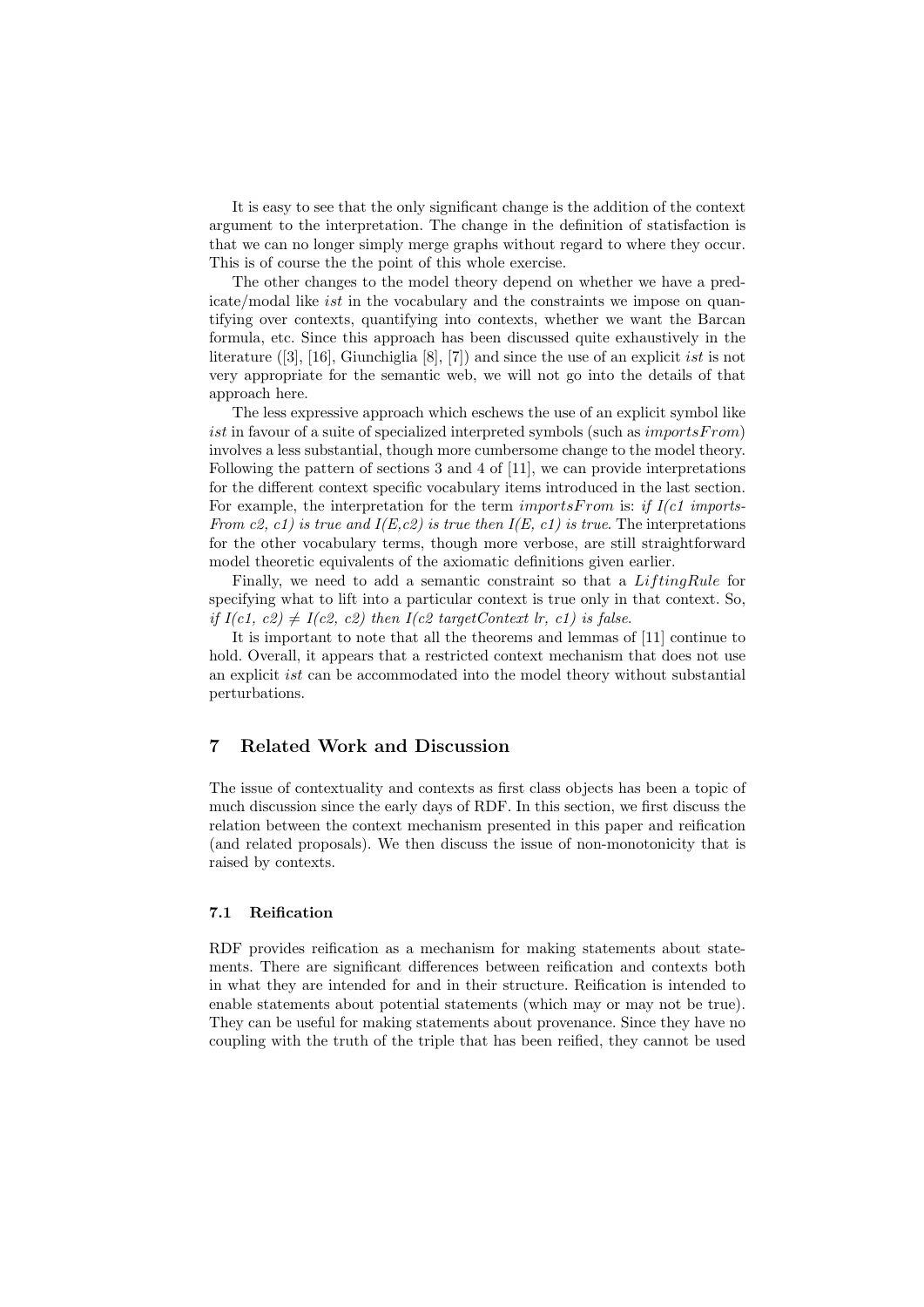to relate the truth of a triple in one graph to its truth in another graph. Consequently, it is hard to see how reification can be used to mediate aggregation.

In contrast, the primary goal of the context mechanism presented here is to enable the aggregation while factoring in the differences between the data sources being aggregated. It is only incidental that the context mechanism may be used to make other kinds of statements about graphs. Since the goal is to aggregate triples that are true in the graphs being aggregated, contexts and truth are very closely related. Contexts and reification are also very different in their structure and in where they appear in the model theory. Because of the close coupling between truth and contexts, they cannot be a posteriori introduced at the RDF Vocabulary level. They appear in the guts of the model theory, in the definition of an interpretation. This is in contrast to the reification which does not play any significant role in the model theory.

In addition to the reification mechanism in RDF, the system/language CWM/N3 supports a construct called contexts. As far as we can make out, this notion of context is not substantially different from reification.

The shortcomings of reification have lead to numerous alternative proposals, the most substantial of which are those by Klyne [13], [12]. Indeed some of the constructs presented there, drawn from earlier work by Guha [10] and McCarthy [15], are very similar in spirit to those presented here. The extension to the model theory presented here is simpler. Unlike that work we avoid the use of an ist construct and significantly reduce the complexity. Further, our focus in this paper is on data aggregation, not on introducing contexts as a general piece of functionality into the semantic web. The general problem of contextual dependence is much too complex to tackle head-on (at least for the semantic web). We believe that we need to be driven by concrete tasks such as data aggregation to achieve progress.

#### 7.2 Non-monotonicity

The context mechanism discussed in this paper leads to non-monotonic aggregation in the following sense. A graph  $G_1$  might imply  $\varphi$ , but because of of selective lifting, preferential lifting or transformation during lifting, the aggregation of this graph with zero or more other graphs might not imply  $\varphi$ . It has been argued [1] that the semantic web should be based purely on classical monotonic logics for reasons of scalability. While monotonicity might be desirable at the local level, it is neither desirable nor feasible at the level of the semantic web as a whole. Further, the computational intractability associated with non-monotonic logics in AI are not because of non-monotonicity itself, but because of the particular mechanisms used to introduce it.

What we need is the ability to say that a particular theory  $T_1$  implies  $\varphi$ without the fear that additions to  $T_1$  cause  $\varphi$  to no longer be true. However,  $T_1$ , when aggregated with other theories  $T_2, T_3, \ldots$  might lead to a superior theory which does not imply  $\varphi$ . The examples given in section 3, especially the example of the CIA factbook combined with census data from particular countries is a good example of why this is desirable. The issue is not that of the CIA factbook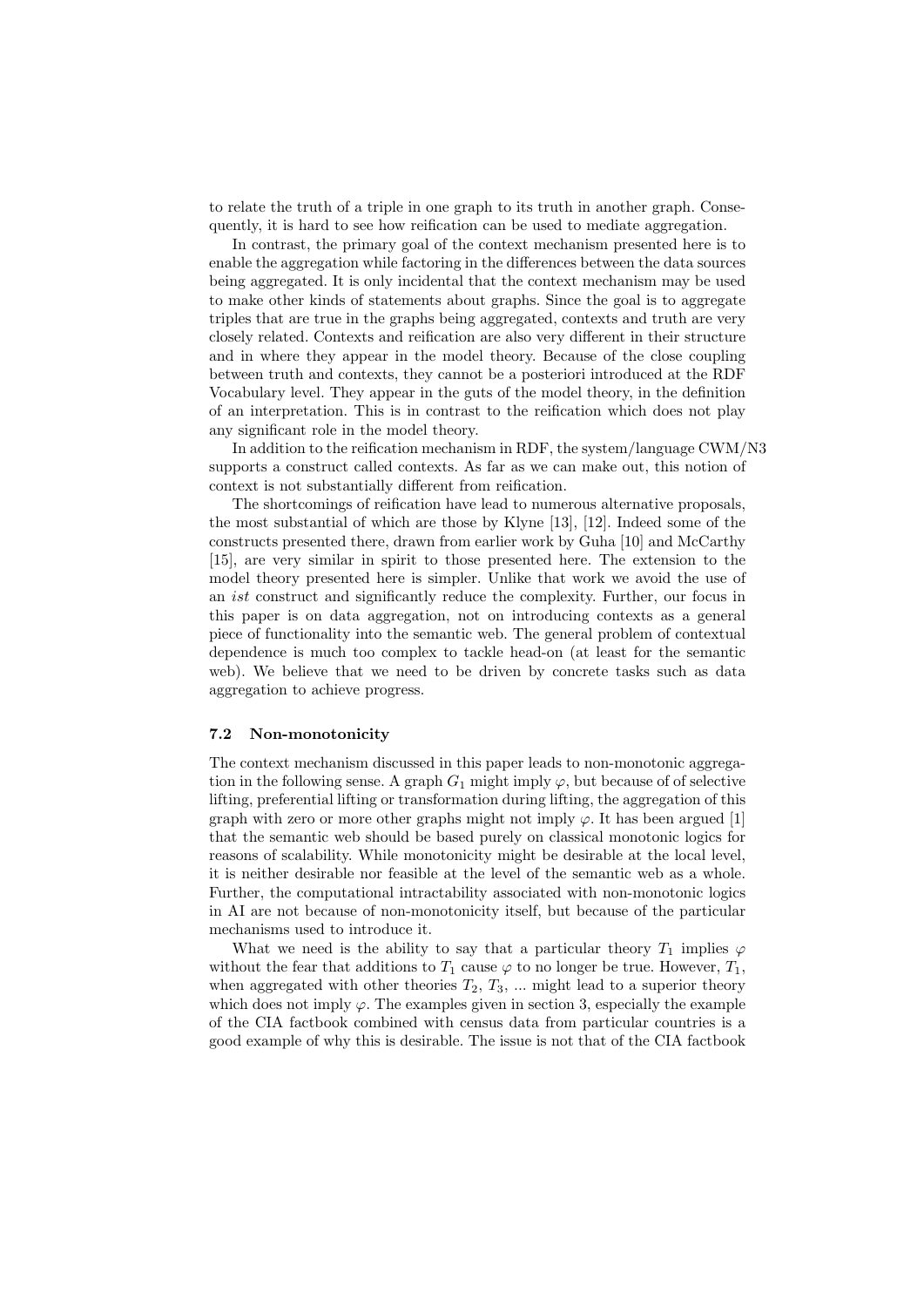not being trustworthy. It has a lot of good data that we would like to be able to use. It would be undesirable if we had to choose between it and data from the census bureaus. In the past, lacking a proper context mechanism, we have been unable to associate a granularity with the monotonicity. With the context mechanism, we are able to control the points of non-monotonicity. With the context mechanism, we are able to distinguish between non-monotonicity within a context versus non-monotonicity across contexts. We remain monotonic within contexts, but can be non-monotonic across contexts.

# 8 Conclusions

As shown by the experience with TAP and many other projects that aggregate independently created data, differences in assumptions, use of terms, etc. lead to problems during aggregation. In this paper, we present an adaptation of the context mechanism from AI to solve these problems. We avoid the general *ist* construct and the associated complexity but provide enough support to solve the contextual problems that arise in aggregation.

# References

- 1. Tim Berners-Lee. Semantic Web Architecture. http://www.w3.org/ DesignIssues/ Rules.html.
- 2. Daniel G. Bobrow and Terry Winograd. On overview of krl, a knowledge representation language. Cognitive Science, 1:3–46, 1997.
- 3. Sasa Buvaˇc. Quantificational logic of context. In Howard Shrobe and Ted Senator, editors, AAAI 1996, pages 600–606, Menlo Park, California, 1996. AAAI Press.
- 4. Saša Buvač, Vanja Buvač, and Ian Mason. Metamathematics of contexts. Fundamenta Mathematicae, 23(3), 1995. Available from http:// wwwformal.stanford.edu/ buvac.
- 5. Saša Buvač and Richard Fikes. A declarative formalization of knowledge translation. In Proceedings of the ACM CIKM: the Fourth International Conference in Information and Knowledge Management, 1995. Available from http:// wwwformal.stanford.edu/ buvac.
- 6. Saša Buvač and Ian Mason. Propositional logic of context. In  $A A A I$ , pages 412– 419, 1993.
- 7. Valeria de Paiva. Natural deduction and context as (constructive) modality. In CONTEXT 2003, pages 116–129, 2003.
- 8. Fausto Giunchiglia and Chiara Ghidini. Local models semantics, or contextual reasoning = locality + compatibility. In Anthony G. Cohn, Lenhart Schubert, and Stuart C. Shapiro, editors, KR'98: Principles of Knowledge Representation and Reasoning, pages 282–289. Morgan Kaufmann, San Francisco, California, 1998.
- 9. R. Guha and John McCarthy. Varieties of contexts. In CONTEXT 2003, pages 164–177, 2003.
- 10. Ramanathan V. Guha. Contexts: a formalization and some applications. Technical Report STAN-CS-91-1399, Stanford CS Dept., Stanford, CA, 1991.
- 11. Pat Hayes. RDF Semantics. http://www.w3.org/TR/rdf-mt/.